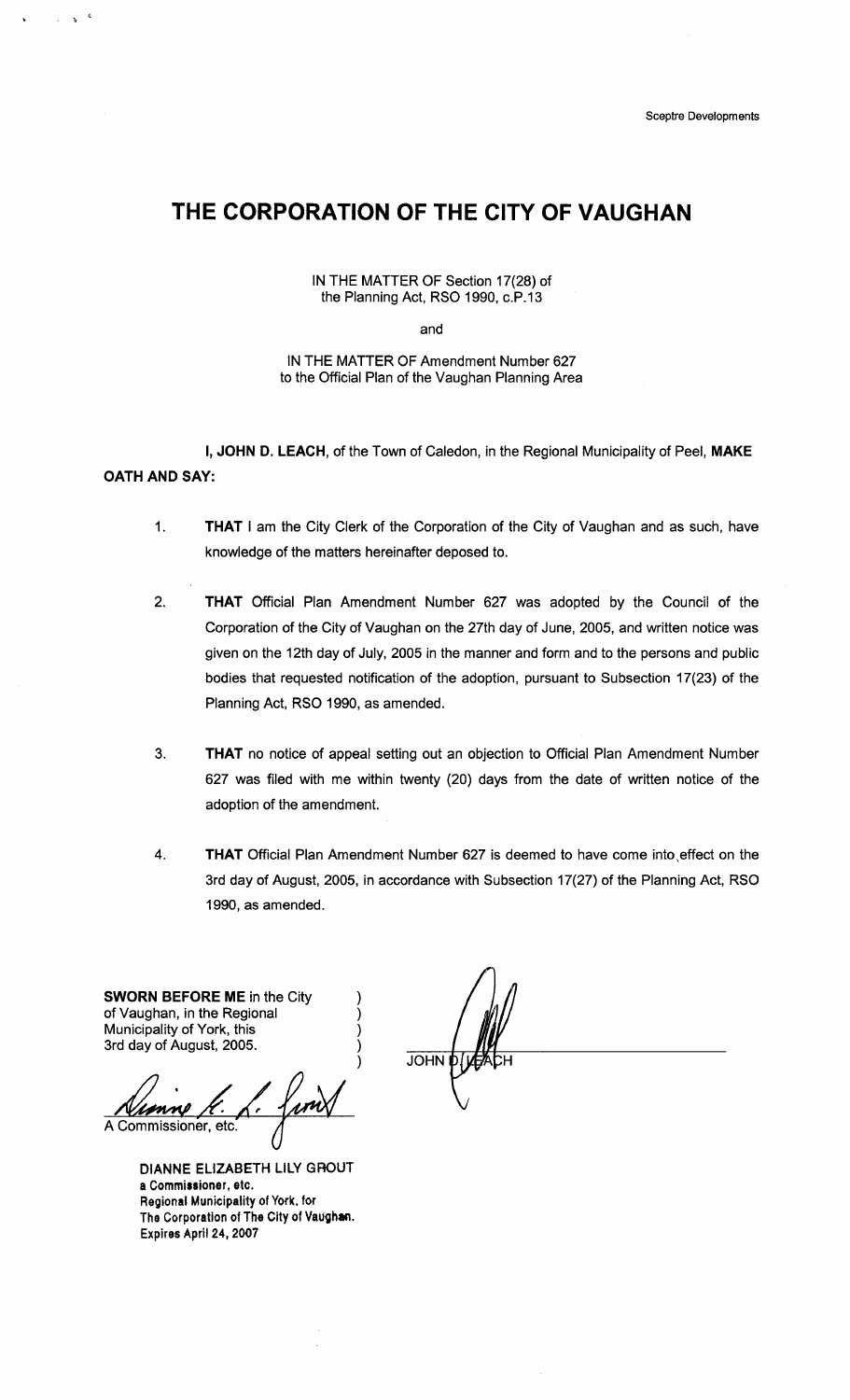# *THE CITY OF VAUGHAN BY-LAW*

# **BY-LAW NUMBER 231-2005**

**A By-law to adopt Amendment Number 627 to the Official Plan of the Vaughan Planning Area.** 

A By-law to adopt Amendment Number 627 to the Official Plan of the Vaughan Planning Area.

NOW THEREFORE the Council of the Corporation of the City of Vaughan ENACTS AS FOLLOWS:

- 1. THAT the attached Amendment Number 627 to the Official Plan of the Vaughan Planning Area, consisting of the attached text and Schedule "1" is hereby adopted.
- 2. AND THAT this By-law shall come into force and take effect the day after the last day for filing a notice of appeal.

READ a FIRST, SECOND and THIRD time and finally passed this *2ih* day of June, 2005.

 $\frac{\partial}{\partial x}$  Cross

 $J. D. L$ each. City Clerk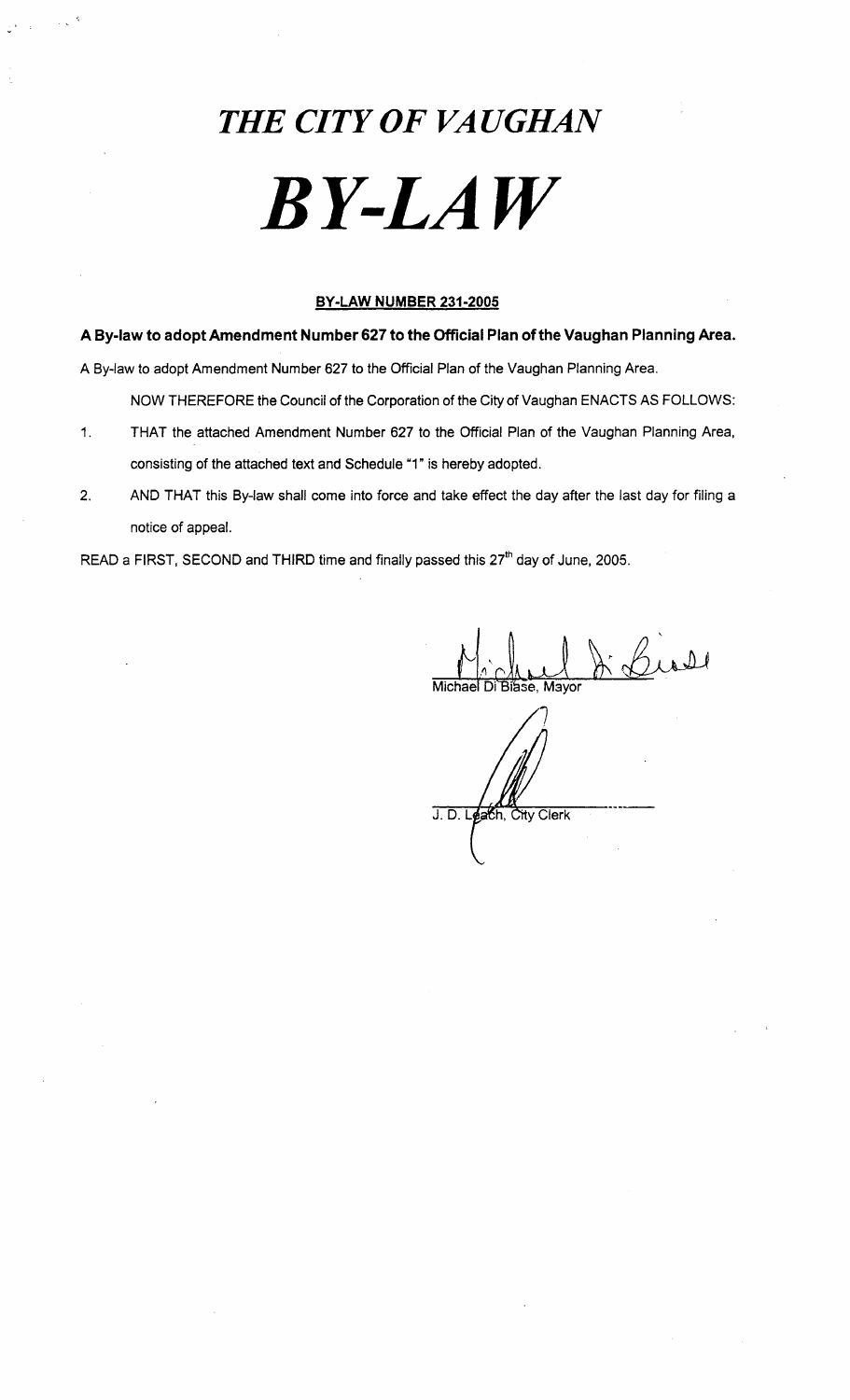# **AMENDMENT NUMBER 627**

## **TO THE OFFICIAL PLAN**

# **OF THE VAUGHAN PLANNING AREA**

The following text and Schedule "1" to Amendment Number 627 of the Official Plan of the Planning Area constitutes Amendment Number 627.

 $\ddot{\phantom{a}}$ 

Also attached hereto but not constituting parts of the Amendment are Appendices 1 and 2.

 $\label{eq:2.1} \frac{1}{\sqrt{2}}\left(\frac{1}{\sqrt{2}}\right)^{1/2}\left(\frac{1}{2}\right)^{1/2}$ 

 $\mathcal{L}^{\mathcal{A}}$ 

 $\bar{\Delta}$ 

 $\frac{1}{24}$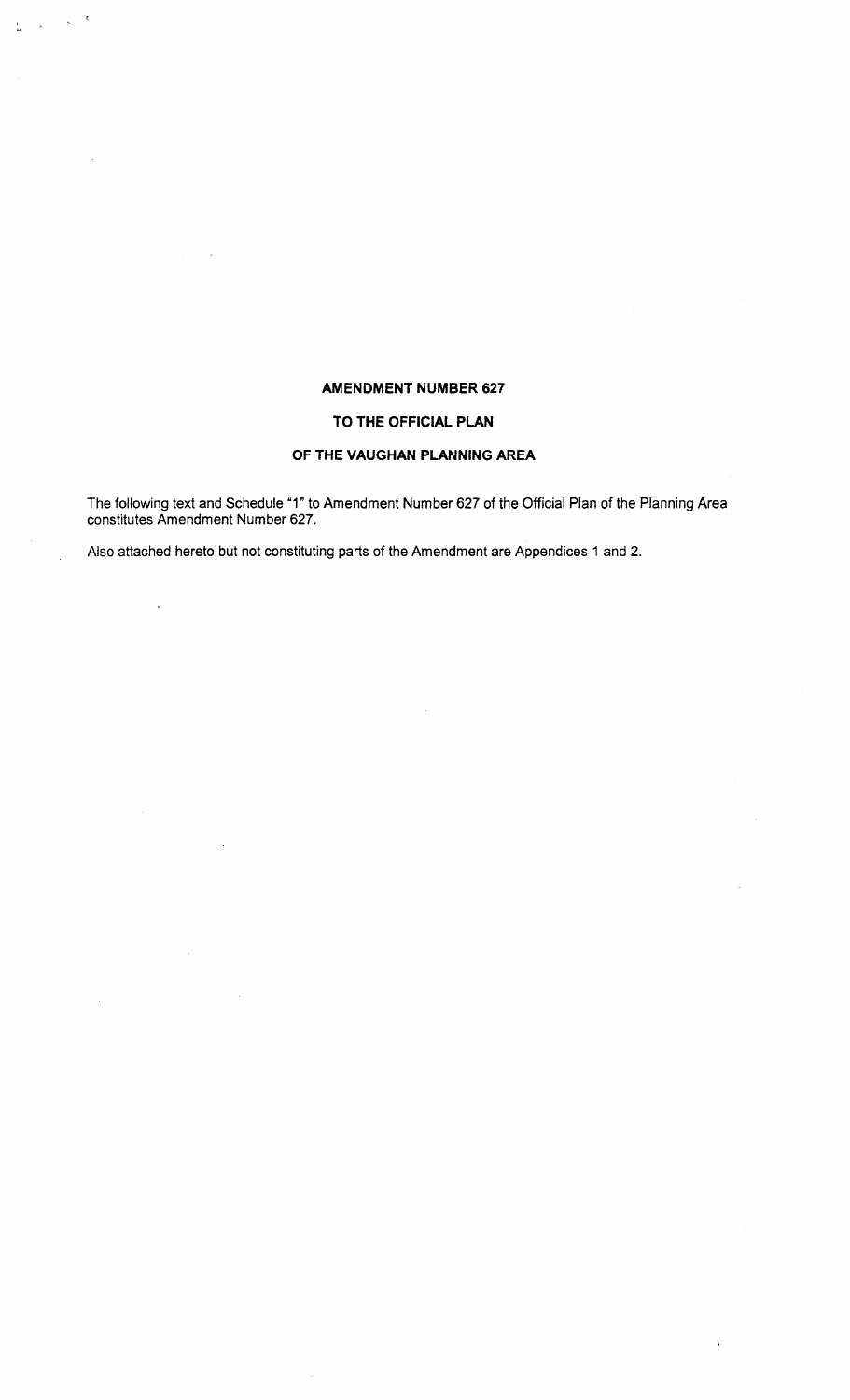#### **PURPOSE**

 $\mathbf{I}$ 

The purpose of this Amendment is to further amend the provisions of the Official Plan of the Vaughan Planning Area as amended by Amendment No. 240 (Woodbridge Community Plan), as amended by Amendment No. 356 (Kipling Avenue Corridor Plan) and Amendment No. 440 (Woodbridge Core Area Plan), to permit Phase Two development consisting of a 4-storey, mixed-use apartment building comprised of a maximum of 39 residential stacked townhouse units and ground floor commercial fronting on Kipling Avenue, and to provide appropriate policies and standards to assist in the integration of the mixed-use development with the lands to the immediate north, comprising the Phase One development.

#### II LOCATION

The lands subject to this Amendment, hereinafter referred to as the "Subject Lands", are shown on Schedule "1" attached hereto as "Area Subject to Amendment No. 627". The lands are located on the east side of Kipling Avenue, south of Woodbridge Avenue, in Part of Lot 7, Concession 7, and known municipally as 7913, 7925, 7927, 7929 and 7933 Kipling Avenue, in the City of Vaughan.

### III BASIS

The decision to amend the Official Plan to redesignate the subject lands from "Low Density Residential" to "Mixed Use Commercial", subject to the policies contained within Amendment No. 440 (Woodbridge Core Area Plan), to permit a 4-storey, mixed-use residential/commercial condominium building is based on the following reasons:

- 1. The proposal is consistent with the Provincial Policy Statement (PPS) which supports efficient land use, a range and mix of housing types and densities, residential intensification, and the use of public transit. The proposed policies to be included in the implementing Official Plan Amendment are also consistent with the PPS which encourages the preservation and integration of significant heritage structures that are important to the history and character of the community.
- 2. The proposal is consistent with the Region of York's Official Plan, which designates the Subject Lands as "Urban Area", and is served by major transportation corridors and transit systems. An objective of the Regional Plan is to target growth to existing built-up portions of the urban areas, to encourage carefully planned intensification, and to provide for a broad range of housing types and higher density development.
- 3. The Subject Lands are presently designated "Low Density Residential" by Amendment No. 240 (Woodbridge Community Plan), as amended by Amendment No. 440 (Woodbridge Core Area Plan),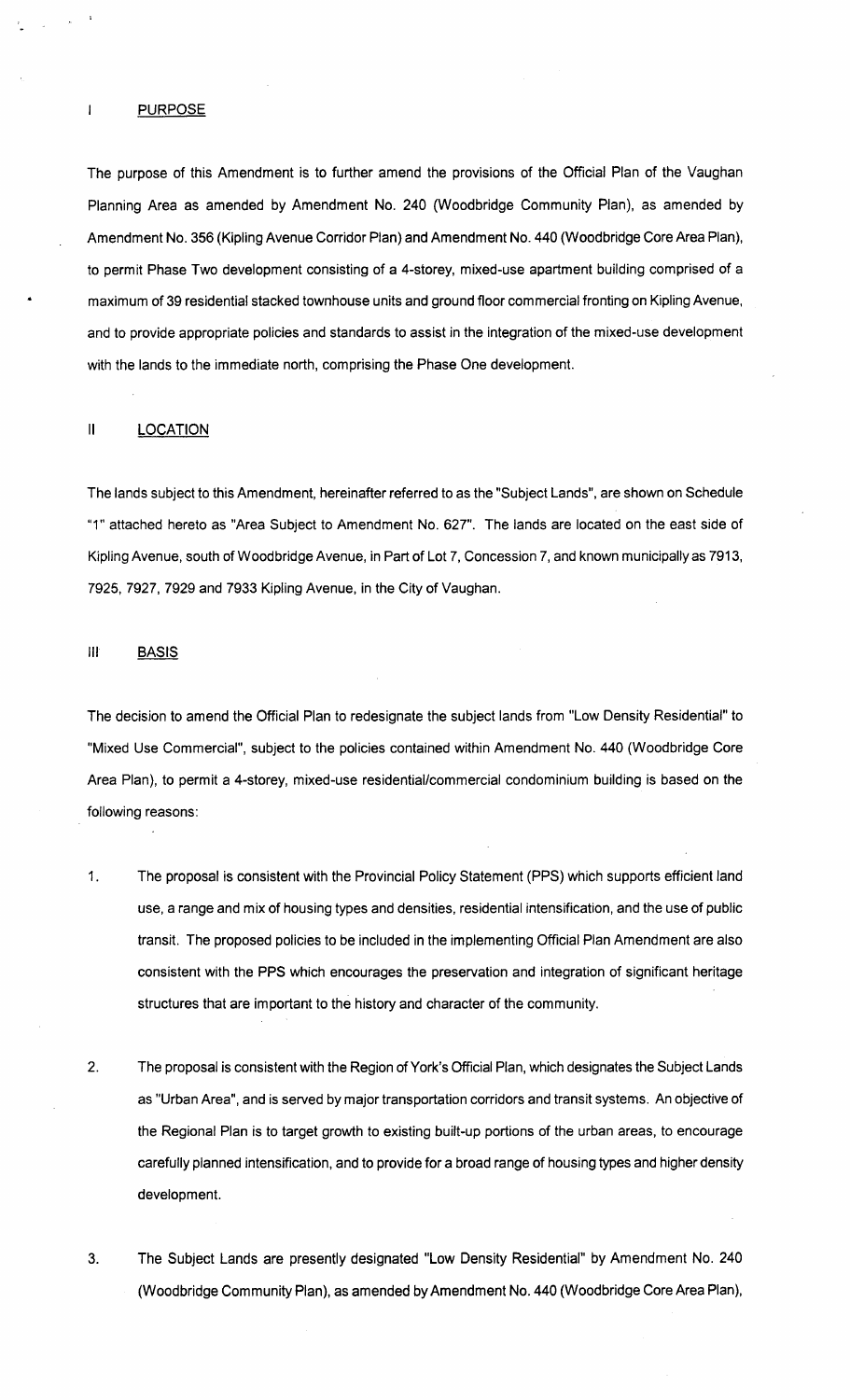which permits single detached dwelling units. The policies contained in Amendment No. 356 (Kipling Avenue Corridor Plan) also apply to the "Low Density Residential" designation by permitting smallscale, mixed-use development in the form of business and professional office uses within the existing residential homes along Kipling Avenue. In addition, commercial uses have been approved along Kipling Avenue in recent years. In light of the evolving character of the surrounding area, and the location at the westerly edge of the Woodbridge Core Area, which promotes higher intensity mixed use development, the Owner proposes to redesignate the Subject Lands to "Mixed Use Commercial" with a maximum of 39 residential stacked townhouse and/or apartment units, and expanded retail commercial uses (Phase Two), to be integrated with the "Mixed Use Commercial" deSignated lands to the immediate north (Phase One) and subject to Amendment No. 615, to facilitate a 6-storey, mixed commercial/residential condominium apartment building, thereby facilitating both the architectural and functional integration of the two properties.

4. Having received a statutory Public Hearing on May 16,2005, Vaughan Council on June 27,2005, approved Official Plan Amendment Application OP.05.010 (Sceptre Developments), in accordance with the resolution contained in Appendix I, attached hereto.

# IV DETAILS OF THE ACTUAL AMENDMENT AND POLICIES RELATIVE THERETO

The Official Plan of the Vaughan Planning Area as amended by Official Plan Amendment No. 240, and as amended by Official Plan Amendment No. 356 and No. 440 is further amended as follows:

- 1. Deleting Schedule "B" to Official Plan Amendment No. 240, as amended by Amendment No. 440 attached thereto, and substituting therefor the Schedule "B" attached hereto as Schedule "1", thereby redesignating the subject lands from "Low Density Residential" to "Mixed Use Commercial" under Amendment No. 440, and furthermore removing the subject lands from the interpretation of the policies contained in Amendment No. 356.
- 2. Adding the following policies to Section 4.2.7 Site Specific Policies in Amendment No. 440:
	- "0) The Subject Lands shown as "Lands Subject to Amendment No. 627" on Schedule "B", and located on the east side of Kipling Avenue, south of Woodbridge Avenue, in Part of Lot 7, Concession 7, in the City of Vaughan, shall be subject to the following development policies:
		- retail/commercial and office uses compatible with residential uses shall be restricted to the ground floor area only of buildings with direct access to Kipling Avenue;
		- the amount and type of retail/commercial office uses shall be included in the implementing zoning by-law;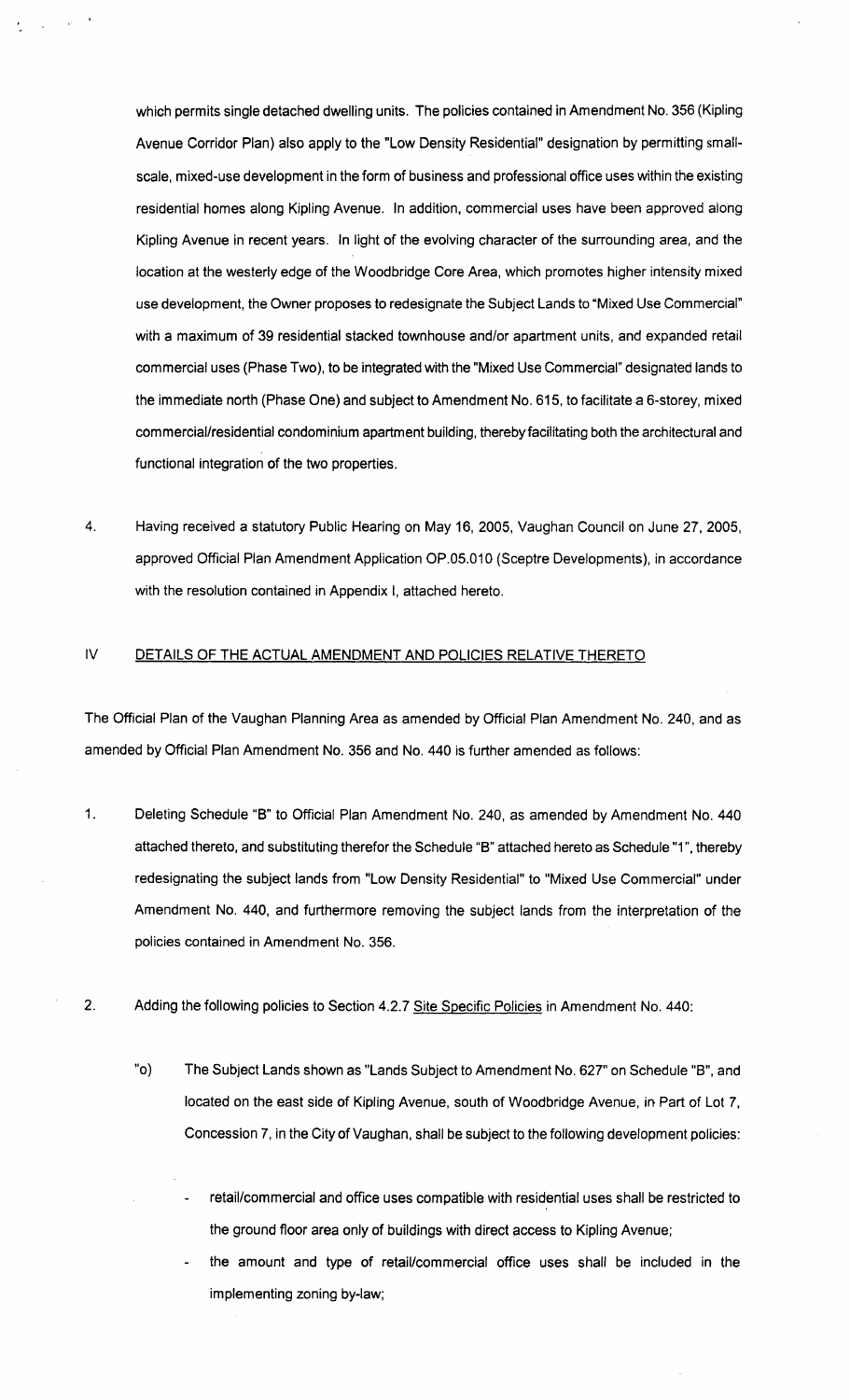- if required, studies, including but not limited to noise, traffic, environmental, parking, etc. shall be submitted in support of a site plan application, and approved by the City;
- if required a Cultural Heritage Resource Impact Assessment (C.H.R.I.A) report for 7913 Kipling Avenue be prepared by a qualified heritage consultant (C.A.P.H.C membership preferred) on behalf of the applicant to investigate the possibility of incorporating or relocating the significant structure into the proposed development. The C.H.R.I.A report should be prepared to the satisfaction of Vaughan Cultural Services Staff;
- a maximum of 39 residential stacked townhouse or apartment units shall be permitted;
- the maximum height of buildings shall not exceed 4-storeys; and
- the development of the Subject Lands (Phase Two) shall be appropriately integrated with the northerly and easterly Phase One development, and shall also provide for an appropriate transition with adjacent development, to be reviewed through a formal site development application."
- 4. Prior to approval of a site development application the City shall confirm that water and sewage allocation is available for the Subject Lands.

#### V **IMPLEMENTATION**

It is intended that the policies of the Official Plan of the Vaughan Planning Area pertaining to the Subject Lands shall be implemented by way of an amendment to the Zoning By-law, and Site Development and Draft Plan of Condominium approvals, pursuant to the Planning Act.

#### VI INTERPRETATION

The provisions of the Official Plan of the Vaughan Planning Area, as amended from time to time regarding the interpretation of that Plan shall apply with respect to this Amendment.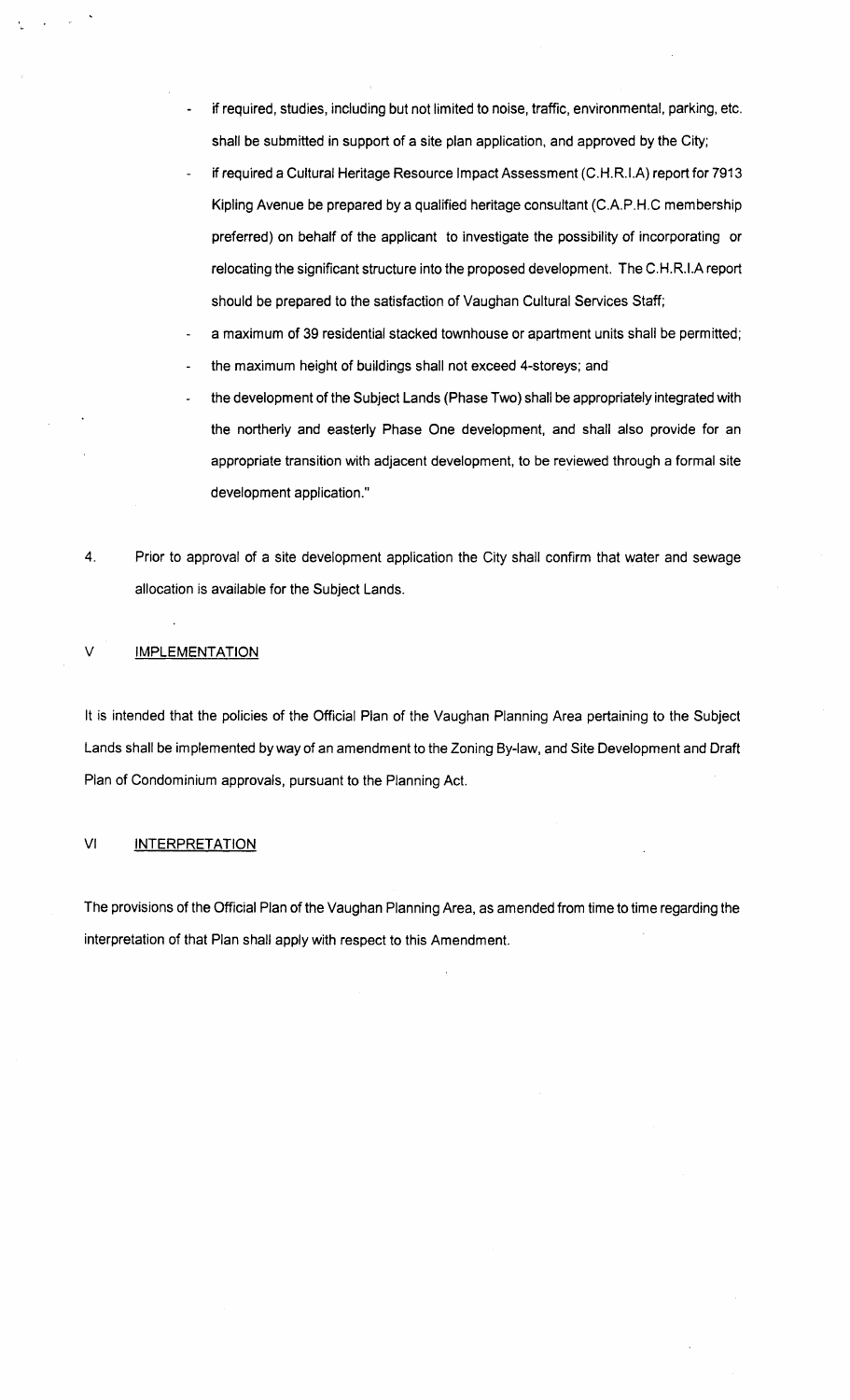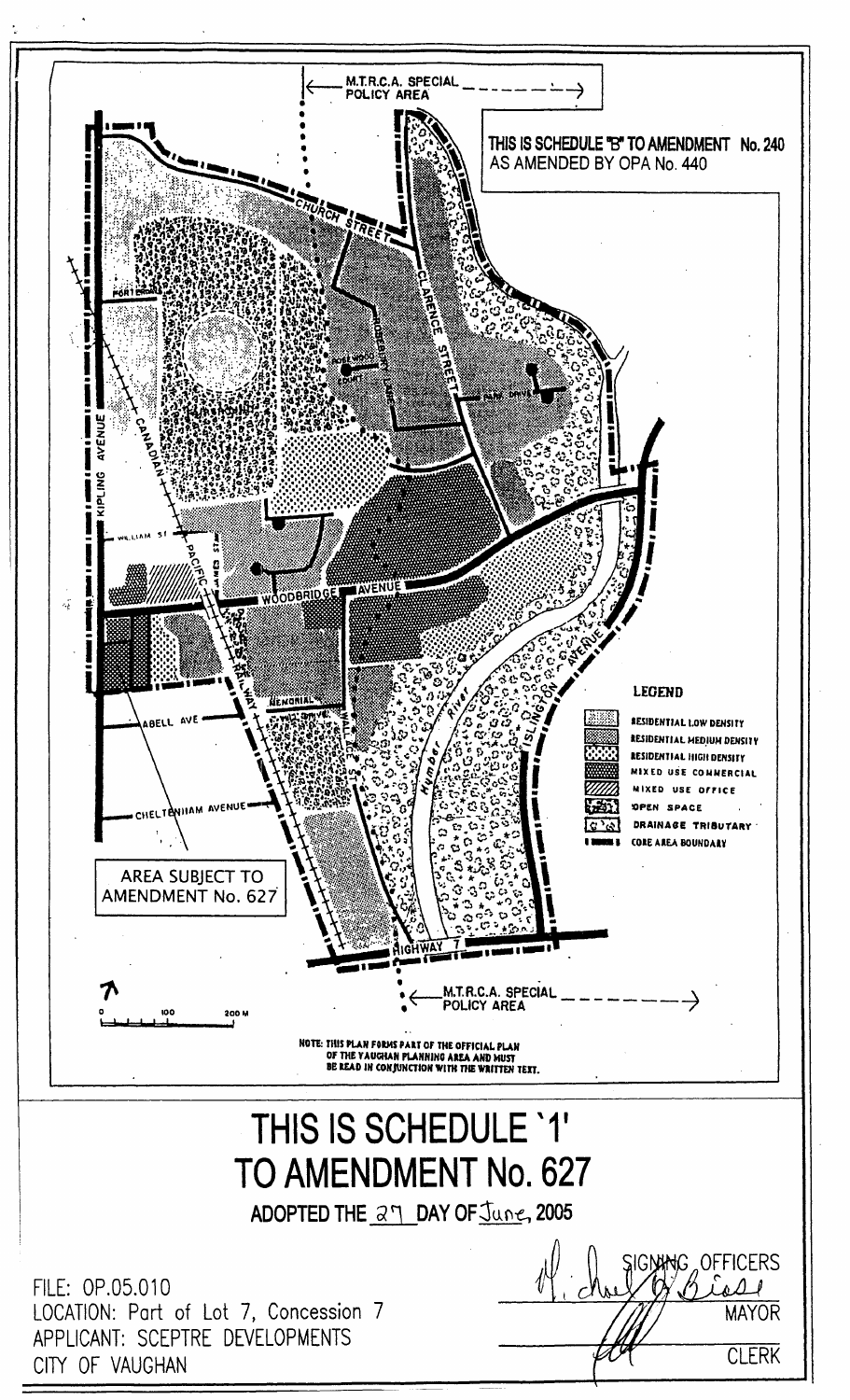# APPENDIX I

The subject lands are located on the east side of Kipling Avenue, south of Woodbridge Avenue, in Part of Lot 7, Concession 7 (7913, 7925, 7927, 7929 and 7933 Kipling Avenue), City of Vaughan. At the Council Meeting on June 27,2005, Council considered an application to amend the Official Plan and resolved:

"THAT Official Plan Amendment File OP.05.010 (Sceptre Developments) BE APPROVED, to redesignate the subject lands from "Low Density Residential" to "Mixed Use Commercial" to permit a 4-storey mixed-use commercial building with 39 residential units and ground floor commercial and that the Official Plan Amendment include the following development policies:

- a) restricting the permitted commercial uses to the ground floor only and to uses that are compatible with the residential uses;
- b) that the necessary studies (ie. noise, traffic, environmental, parking, etc.) be submitted in support of the zoning by-law amendment and site plan applications;
- c) policies, if required, to ensure the proper incorporation and restoration of any significant historical structures, and conformity of the development with the Woodbridge Core Urban Design Guidelines;
- d) policies ensuring the proposal develops in a manner that integrates both architecturally and functionally with the lands to the north representing and enforcing a true gateway feature for the Woodbridge Core DeSign Guidelines."